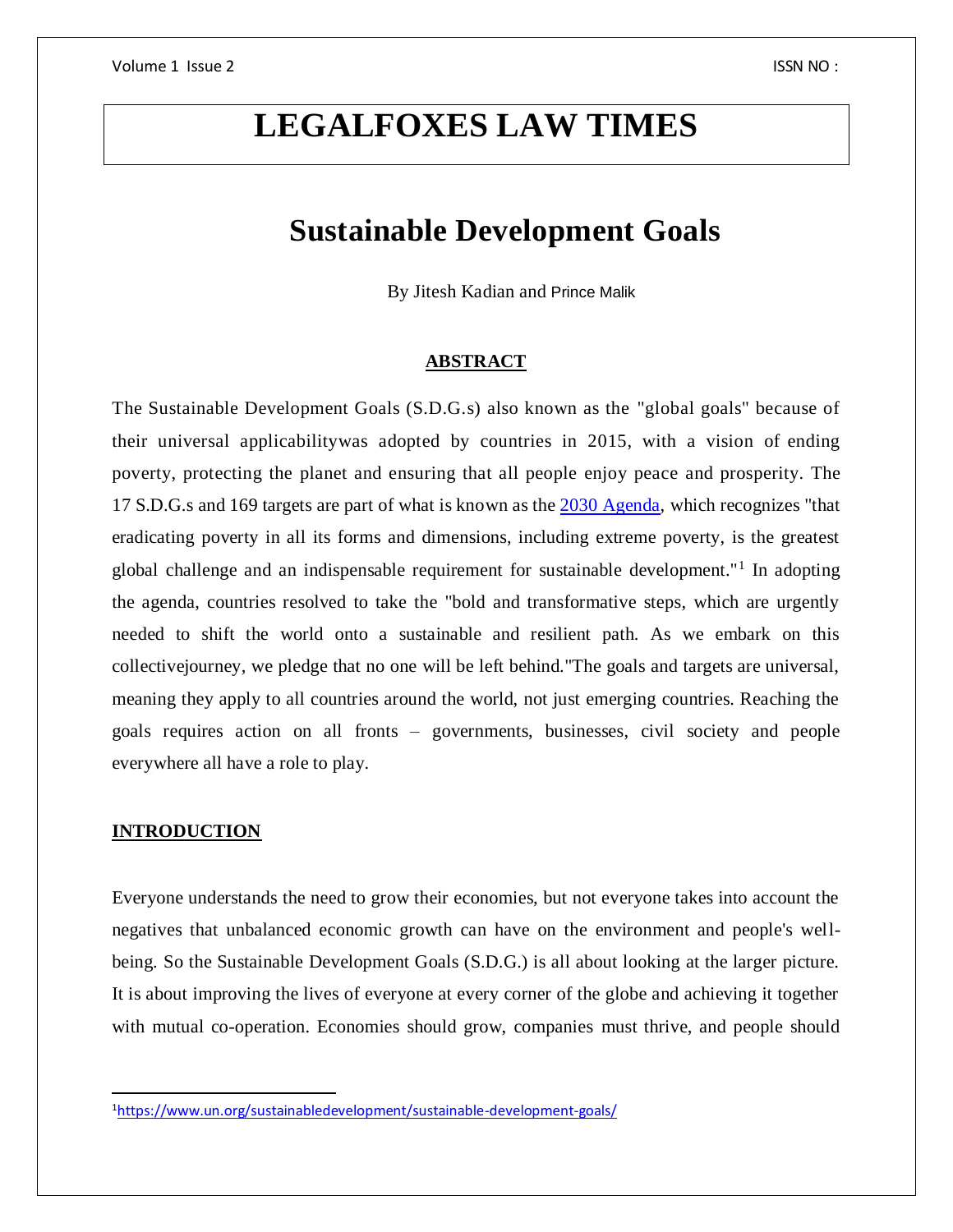$\overline{a}$ 

have decent work in order to create new innovative technologies. However, not by harming the environment.

There is a set target which is to be achieved of things like everyone having access to nutritious food regardless of where they live, affordable and quality education for everybody and also freedom of speech and expression, etc.

However, the question is, how can we achieve all of this, and where do we even start with? So these 17 S.D.G.s will help us to live in a world where people and planet will benefit together. It involves global action.

## **HISTORICAL DEVELOPMENTS OF THE SDGs**

- *The United Nations Conference on the Human Environment, 1972<sup>2</sup>: Also known as the* Stockholm Conference was a landmark event in the evolution of the concept of Sustainable Development. Recognized the importance of environmental management and the use of environmental assessment management tool. Thus, the name of this Conference was focussed explicitly on "Human Environment".
- *In 1980, The International Union for Conservation of Natural Resources (I*.U.C.N.): I.U.C.N. formulated the "World Conservation Strategy" which was launched internationally. It asserted that the conservation of nature could not be achieved without alleviating poverty. Also, the importance of inter-dependence of conservation along with development was stressed upon.
- *World Commission on Environment & Development (W.C.E.D.)*: This was created in 1983. They published their report entitled "Our Common Future" also known as the "Brundtland Report" in 1987. This report underlined a strong linkage between poverty

<sup>1.</sup>  $^{-2}$ Bac, Dorin Paul. (2008). A history of the concept of sustainable development: A literature review. 17.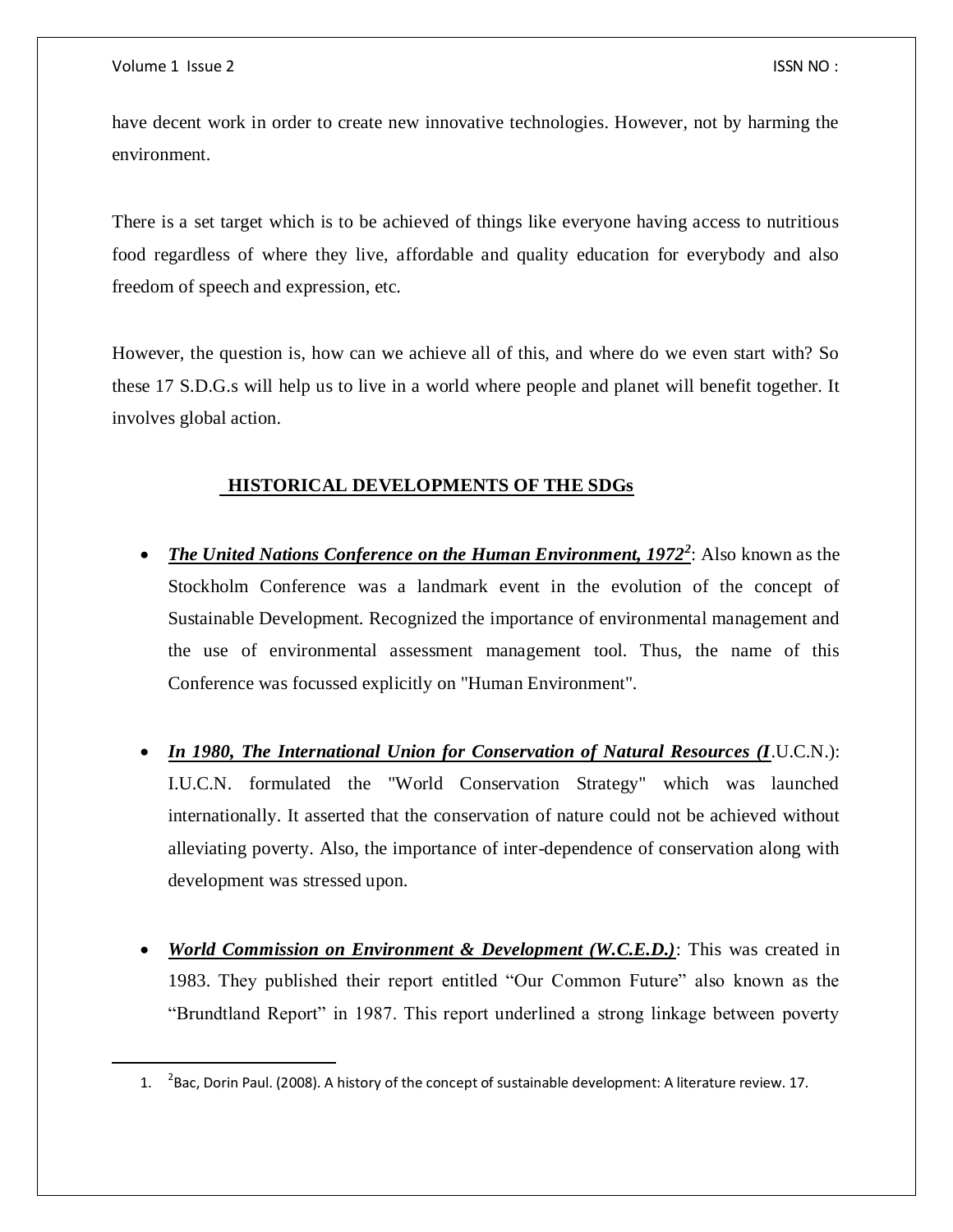alleviation, improvement of environment and social equitability through sustainable economic growth which came to be recognized as *the "3 Pillars of Sustainable Development".*

- *The United Nations Conference on Environment & Development (U.N.C.E.D.), 1992*: Also known as "The Earth Summit", it was held in Rio. One hundred seventy nations, 2500 NGOs participated in this Conference in the presence of 8,000 accredited journalists who documented the proceedings. The central aim of was to identify the principles of an agenda for action towards sustainable development in future. U.N.C.E.D. led to the production of critical international documents such as Agenda 21, the Rio Declaration, Convention on Desertification, Conventions on Bio-Diversity & Climate Change, etc. *The primary outcome of this Summit was the development of Precautionary & Polluter Pays Principle in holding accountability towards the environment.* Agenda 21 which was also an outcome of the Earth Summit consisted of a 900-page document describing steps towards initiating the concept of sustainable development across local, national & international levels as the world moved into the 21<sup>st</sup> Century.
- *The Millennium Summit in New York, 2000*: The Millennium Summit in New York resulted in "Millennium Declaration" which was a set of targets to be achieved by 2015. An interesting fact about the M.D.G.s is that these goals are explicitly applicable only to the developing nations. Presently known as the Millennium Development Goals or the M.D.G.s included a list of 8 goals to be achieved in 15 years which are listed below<sup>3</sup>-
- 1. Eradicate extreme poverty & hunger
- 2. Achieve universal primary education
- 3. Promote gender equality & empower women
- 4. Reduce child mortality
- 5. Improve maternal health
- 6. Combat HIV/AIDS, malaria & other diseases
- 7. Ensure environmental sustainability

 $\overline{a}$ 

<sup>3</sup><https://www.un.org/millenniumgoals/>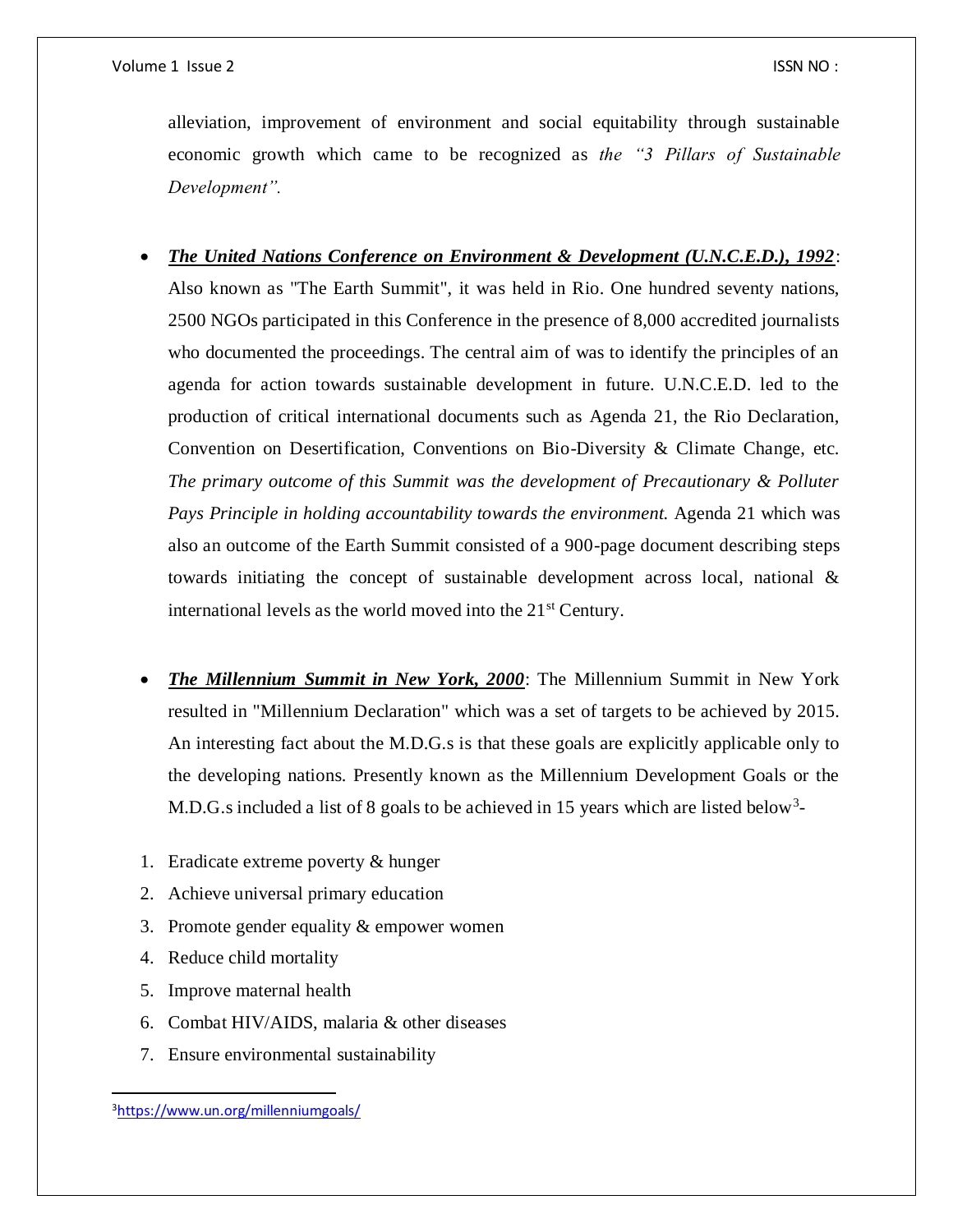- 8. Develop a global partnership for development
- **World Summit on Sustainable Development, Johannesburg, 2002**: Renewed its commitment towards the pursuit of Sustainable Development with the (Johannesburg Plan of Implementation). Issue of environmental degradation caused by human actions to achieve speedy economic growth thereby threatening the course of life-sustaining natural process and depleting the resources that future generation will need for their progress and prosperity was raised as an alarming concern. Kofi Annan, the then Secretary-General identified five specific areas, also known as W.E.H.A.B. Where both concrete results are essential and achievable. They were-:
	- i. Water & Sanitation(W)
	- ii. Energy(E)
	- iii. Health(H)
	- iv. Agricultural Production(A)
	- v. Bio-diversity &Eco-system Management(B)

**United Nations Conference on Sustainable Development, (Rio +20) 2012**: It resulted in a focused political outcome document which contains clear and practical measures for implementing sustainable development.In Rio, Member States decided to launch a process to develop a set of [Sustainable Development Goals \(S.D.G.s\),](https://sustainabledevelopment.un.org/index.php?menu=1300) which will build upon the [Millennium Development Goals](http://www.un.org/millenniumgoals/) and converge with the post-2015 development agenda. The Conference also adopted ground-breaking guidelines on green economy policies. Governments also decided to establish an intergovernmental process under the General Assembly to prepare options on a strategy for sustainable development financing.Governments also agreed to strengthen the United Nations Environment Programme (UNEP) on several fronts with action to be taken during the 67th session of the General Assembly.

## *THREE PILLARS OF SUSTAINABLE DEVELOPMENT*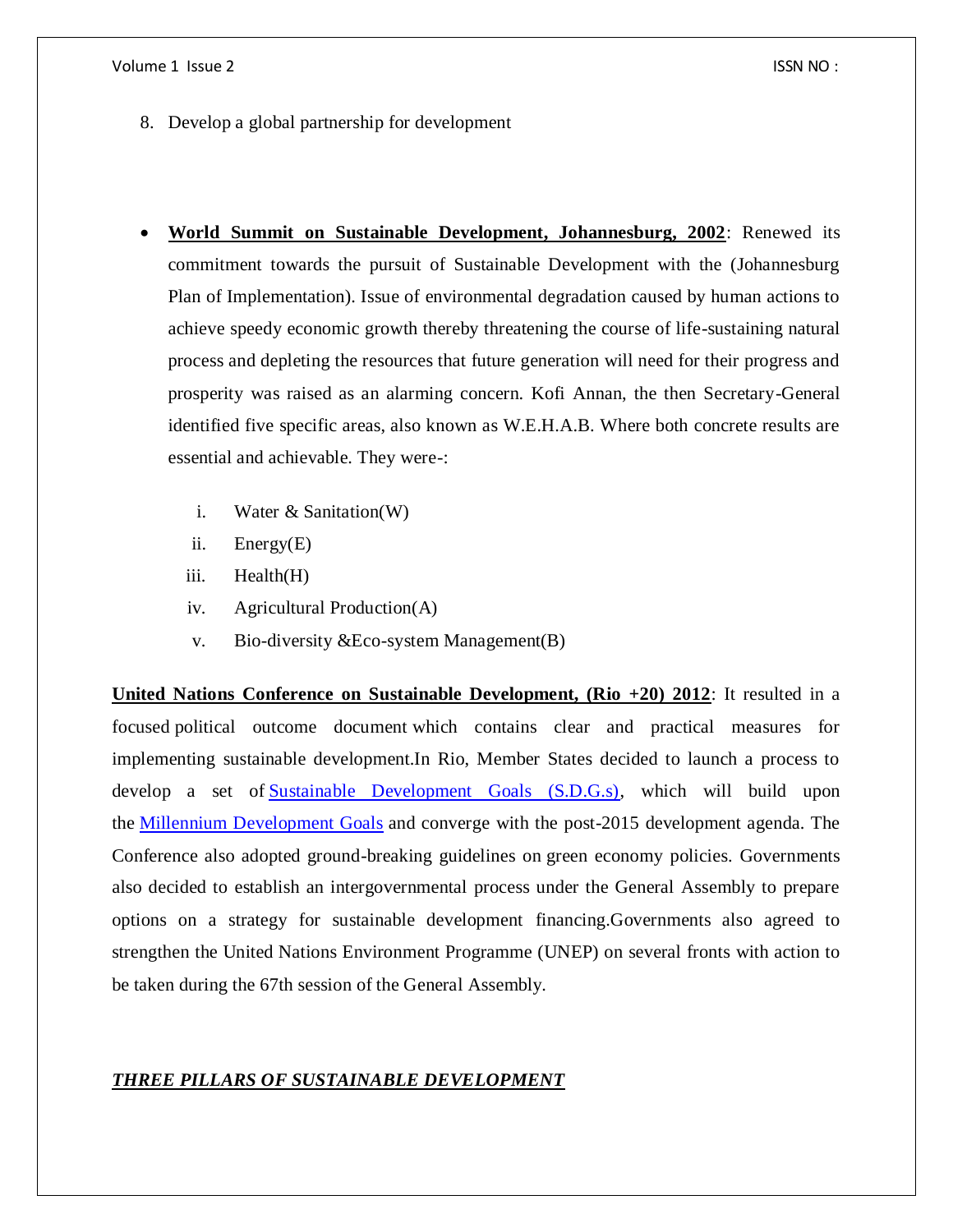To bring the world's attention and direct action towards meeting difficult challenges, including improving people's lives and conserving our natural resources in a world that is growing in population with ever-increasing demands for food, water, shelter, sanitation, energy, health services and economic security, it is essential to focus on the three-pillared approach towards sustainable development.

This approach should encompass all aspects and take into consideration the fact that everything is connected: across generations and countries & communities, etc.

The 3 Pillars are:

1. Economic: This includes opportunities for growth, increased G.D.P. & benefits garnered from the same. Also, the stability of the system with proper security. Provision of green jobs and eradication of unemployment. Prevention of practices which misuse resources. Regulation of over-exploitation of natural resources. Inculcation of fair trade practices.

Moreover, we need mechanisms to measure sustainable development. That is why indicators are used. One of the current issues is that directly measuring the G.D.P. is not appropriate for measuring sustainable development. As it is purely based on the calculation of money. Using G.D.P. as the measure does not reflect social inequality and the overexploitation of resources. How about using "happiness" as an indicator just like Bhutan?

- 2. Social: Social Pillar includes participation & inclusion of everyone. Eradication of poverty at ground levels in developing and underdeveloped countries. The importance of food security and equitable distribution of resources also forms an integral part of the social development leading to sustainability. Access to proper healthcare by every citizen of a country and education, especially that of girl children in developing nations should also be a priority. Moreover, conflict & wars keep taking place around the world. Thus, the maintenance of peace becomes of vital importance.
- 3. Environmental: Protection of ecosystems & biosphere will fall under this pillar of sustainable development. Increased quality of air, land, water, as well as better management of pollution and waste, is also equally important. Respect and preservation of all species (flora, fauna, marine). Burning issues like climate change and global warming, deforestation, loss of biodiversity due to human activities disrupting ecosystems which in turn have led to the extinction of plants & animals are all because of not taking seriously the environmental pillar.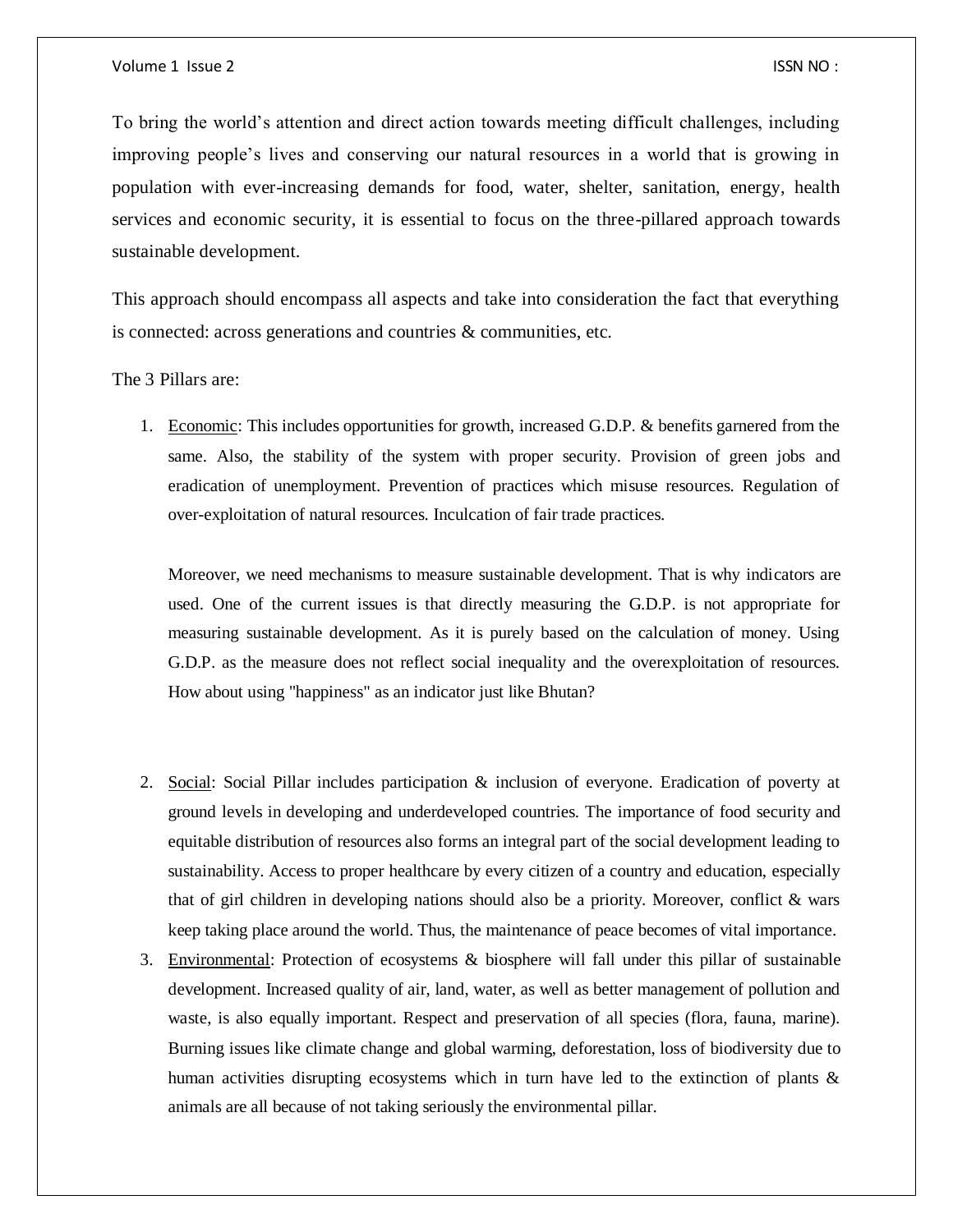## **THE MILLENNIUM DEVELOPMENT GOALS (M.D.G.S.) & THE ROLE OF SUSTAINABLE DEVELOPMENT (2000-2015)**

189 states adopted the Millennium Declaration in Sept 2000 at the U.N. Millennium Summit. The Doctrinal outlines peace, security and development related concerns in areas including the environment, human rights & governance. This Declaration led to the consolidation of a set of inter-connected & mutually re-enforcing development goals, into a global agenda known as the M.D.G.s.

One of the significant differences between the M.D.G.s & the S.D.G.s is that the former is applied to developing countries while the latter is global and extend the focus of international development beyond poverty to sustainability.

## **TRANSFORMING OUR WORLD: THE 2030 AGENDA FOR SUSTAINABLE DEVELOPMENT (2015-2030)**<sup>4</sup>

- 1. No Poverty
- 2. Zero Hunger
- 3. Good Health & Well-being
- 4. Quality Education
- 5. Gender Equality
- 6. Clean Water & Sanitation
- 7. Affordable & Clean Energy
- 8. Decent Work & Economic Growth
- 9. Industry, Innovation & Infrastructure
- 10. Reduced Inequalities
- 11. Sustainable Cities & Communities
- 12. Responsible Consumption & Production
- 13. Climate Action
- 14. Life Below Water
- 15. Life on Land
- 16. Peace, Justice & Strong Institutions
- 17. Partnerships

 $\overline{a}$ 

<sup>4</sup><https://sustainabledevelopment.un.org/>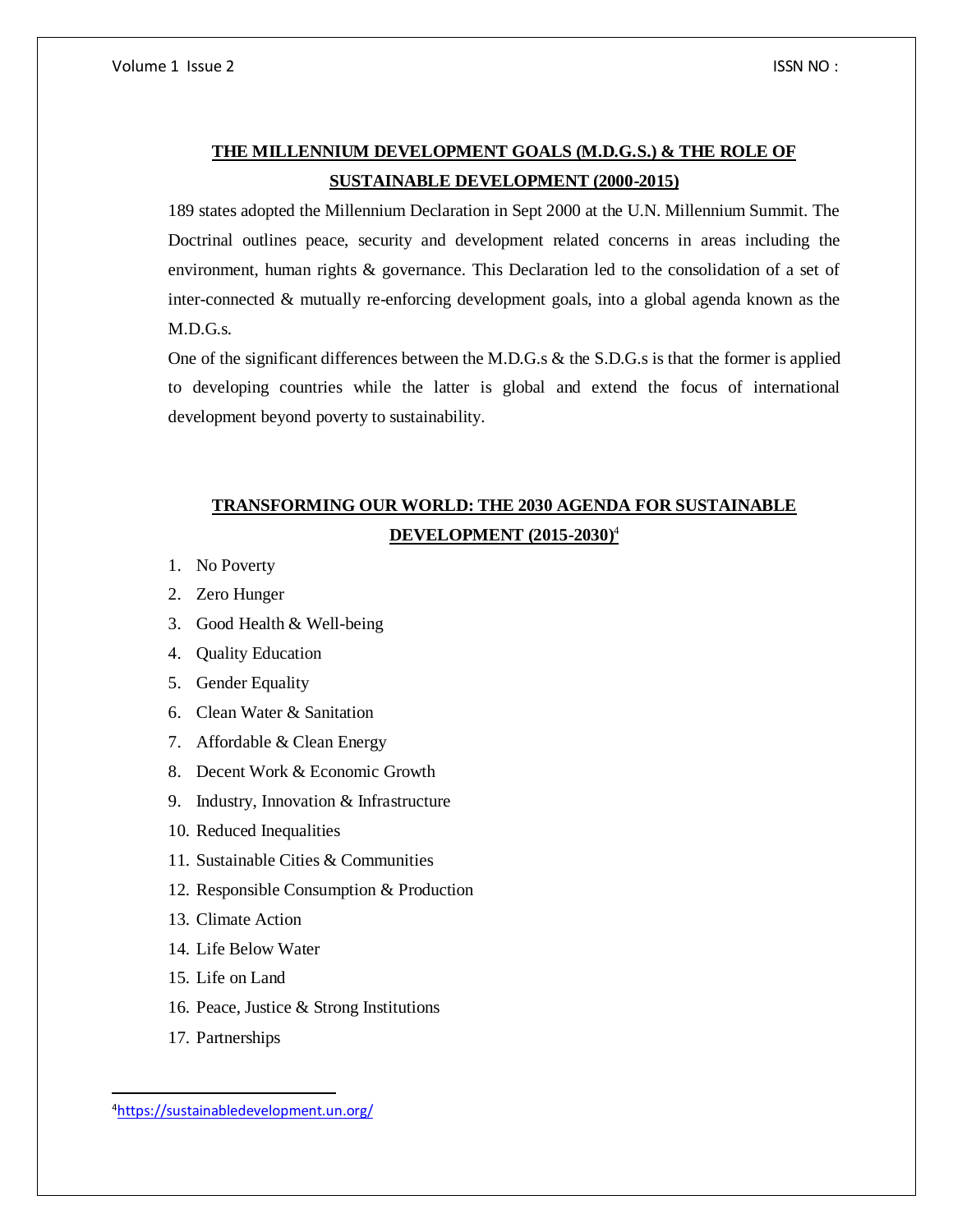$\overline{a}$ 

#### **CRITICAL EVALUATION OF THE SDGs**

Despite the reference to the three-pillared approach to sustainable development, the S.D.G.s mostly push environmental interests to the periphery of their concern while prioritizing human focussed social & economic development at the expense of global earth system integrity<sup>5</sup>.

The focus of the S.D.G.s generally remains on improving human development at whatever ecological costs. The universal goals and targets are basically people-centred and not ecology centred.

The S.D.G.s provides nothing new in terms of the type of development they seek to achieve. The developmental view remains a weak, anthropocentric one where socioeconomic interests of individual privileged human beings reign supreme.

A framework is required for ecologically sustainable development that can only be achieved if planetary boundaries are not crossed and also if the global earth system integrity is respected. Only then, can the issue of climate change can be dealt with effectively. For example, the M.D.G. 7 set out to "ensure environment sustainability" was silent on water protection and improvement of water quality all over the world.

The socio-economic achievements of M.D.G.s will be impossible without simultaneously protecting the ecological basis that supports them. Example, both the S.D.G.s  $1 \& 2 \text{ aim}$ to end poverty, hunger, etc. and promote sustainable agriculture but do not recognize that this can occur sustainably only if Earth System limits are respected. The natural resources also have their ways to handle the pressure that requires proper handling of the limits.

Similarly, S.D.G. 12 aims to ensure sustainable consumption, but there is lack of details related to what sustainable consumption and production actually would entail and how it is to be achieved in a world with an ever-growing population and dwindling resources.

A set of 229 indicators are categorized in terms of what they measure. That includes people, money, and governance, the industrial flow of energy and materials, and nature. Indicators are useful tools for generating information, but sometimes they oversimplify

<sup>&</sup>lt;sup>5</sup> Sustainable Development Goals: Law, Theory & Implementation, Duncan French, Loius J.Kotze